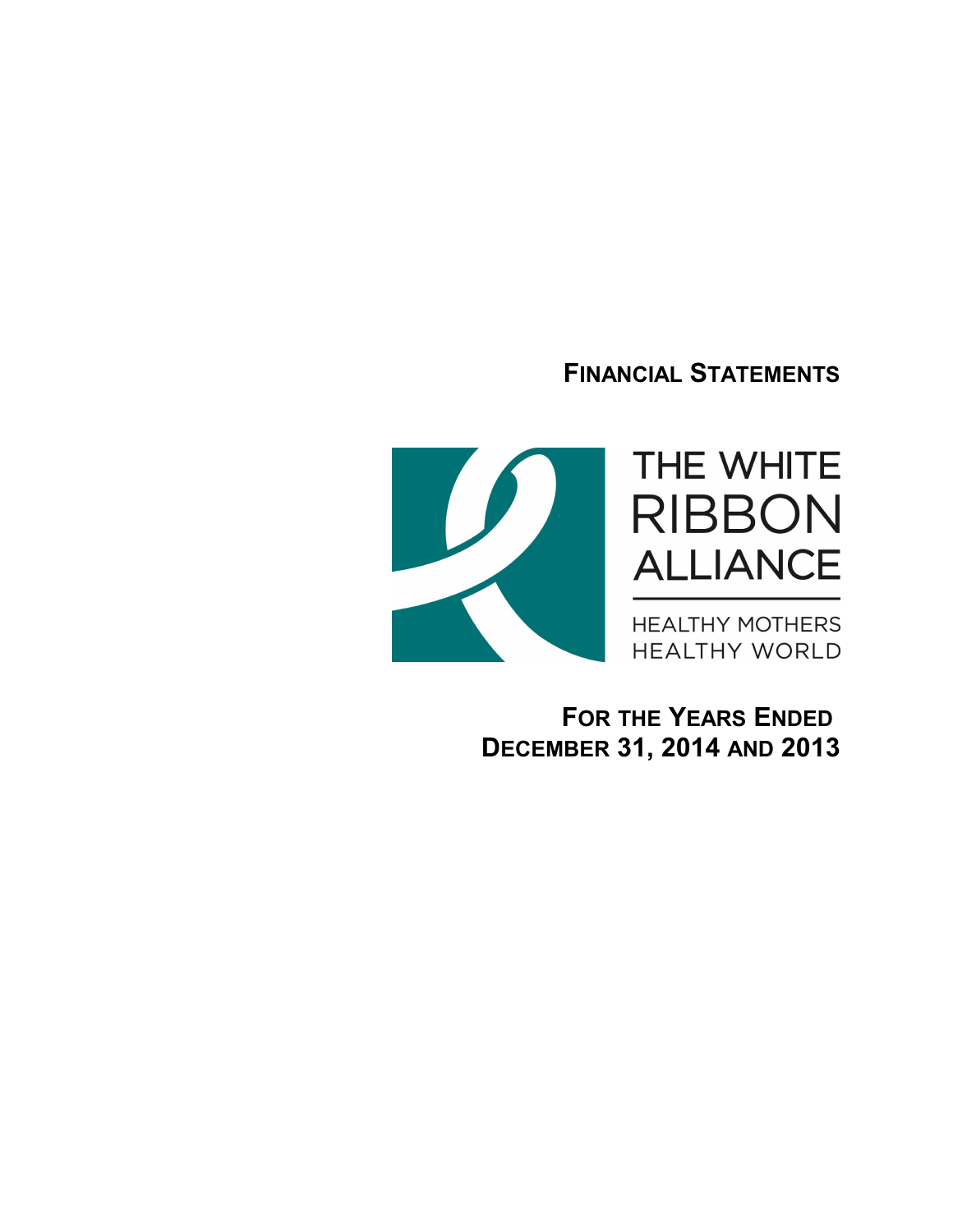# **CONTENTS**

|               |                                                                                                                 | <b>PAGE NO.</b> |
|---------------|-----------------------------------------------------------------------------------------------------------------|-----------------|
|               | INDEPENDENT AUDITOR'S REPORT                                                                                    | $2 - 3$         |
|               | EXHIBIT A - Statements of Financial Position, as of December 31, 2014 and 2013                                  | 4               |
| EXHIBIT B -   | Statements of Activities and Changes in Net Assets (Deficit), for the<br>Years Ended December 31, 2014 and 2013 | $5 - 6$         |
| EXHIBIT C -   | Statement of Functional Expenses, for the Year Ended December 31,<br>2014                                       | 7               |
| EXHIBIT D -   | Statement of Functional Expenses, for the Year Ended December 31,<br>2013                                       | 8               |
| $EXHIBIT E -$ | Statements of Cash Flows, for the Years Ended December 31, 2014<br>and 2013                                     | 9               |
|               | NOTES TO FINANCIAL STATEMENTS                                                                                   | $10 - 15$       |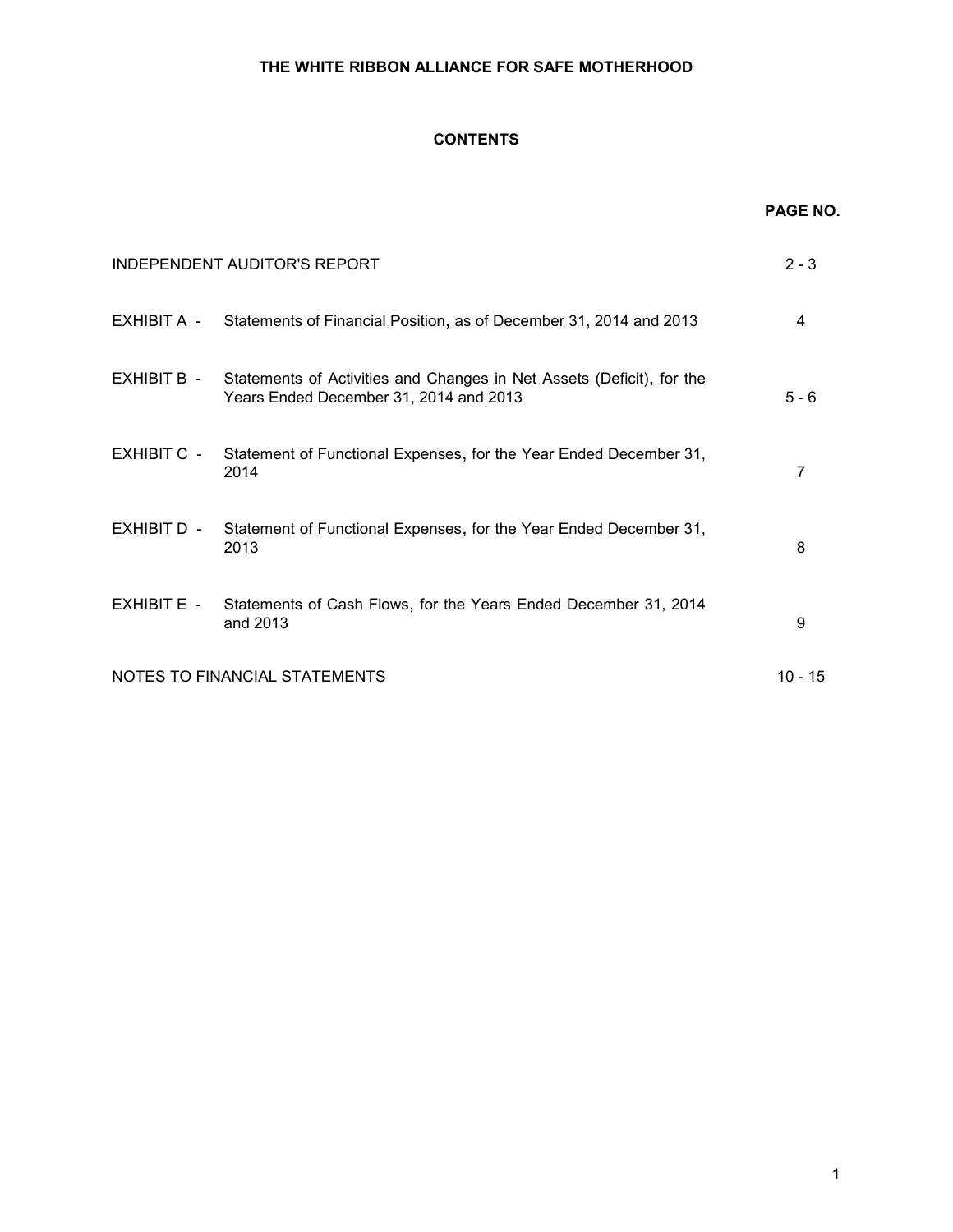# **GELMAN, ROSENBERG** & FREEDMAN  $\frac{1}{2}$ **CERTIFIED PUBLIC ACCOUNTANTS**

#### **INDEPENDENT AUDITOR'S REPORT**

To the Board of Directors The White Ribbon Alliance for Safe Motherhood Washington, D.C.

We have audited the accompanying financial statements of The White Ribbon Alliance for Safe Motherhood (WRA), which comprise the statements of financial position as of December 31, 2014 and 2013, and the related statements of activities and changes in net assets (deficit), functional expenses and cash flows for the years then ended, and the related notes to the financial statements.

#### **Management's Responsibility for the Financial Statements**

Management is responsible for the preparation and fair presentation of these financial statements in accordance with accounting principles generally accepted in the United States of America; this includes the design, implementation and maintenance of internal control relevant to the preparation and fair presentation of financial statements that are free from material misstatement, whether due to fraud or error.

## **Auditor's Responsibility**

Our responsibility is to express an opinion on these financial statements based on our audits. We conducted our audits in accordance with auditing standards generally accepted in the United States of America. Those standards require that we plan and perform the audits to obtain reasonable assurance about whether the financial statements are free from material misstatement.

An audit involves performing procedures to obtain audit evidence about the amounts and disclosures in the financial statements. The procedures selected depend on the auditor's judgment, including the assessment of the risks of material misstatement of the financial statements, whether due to fraud or error. In making those risk assessments, the auditor considers internal control relevant to the entity's preparation and fair presentation of the financial statements in order to design audit procedures that are appropriate in the circumstances, but not for the purpose of expressing an opinion on the effectiveness of the entity's internal control. Accordingly, we express no such opinion. An audit also includes evaluating the appropriateness of accounting policies used and the reasonableness of significant accounting estimates made by management, as well as evaluating the overall presentation of the financial statements.

We believe that the audit evidence we have obtained is sufficient and appropriate to provide a basis for our audit opinion.

## **Opinion**

In our opinion, the financial statements referred to above present fairly, in all material respects, the financial position of WRA as of December 31, 2014 and 2013, and the changes in its net assets (deficit) and its cash flows for the years then ended in accordance with accounting principles generally accepted in the United States of America.

> **4550 MONTGOMERY AVENUE · SUITE 650 NORTH · BETHESDA, MARYLAND 20814 (301) 951-9090 · FAX (301) 951-3570 · WWW.GRFCPA.COM \_\_\_\_\_\_\_\_\_\_\_\_\_\_\_\_\_\_\_\_\_\_\_\_\_\_\_**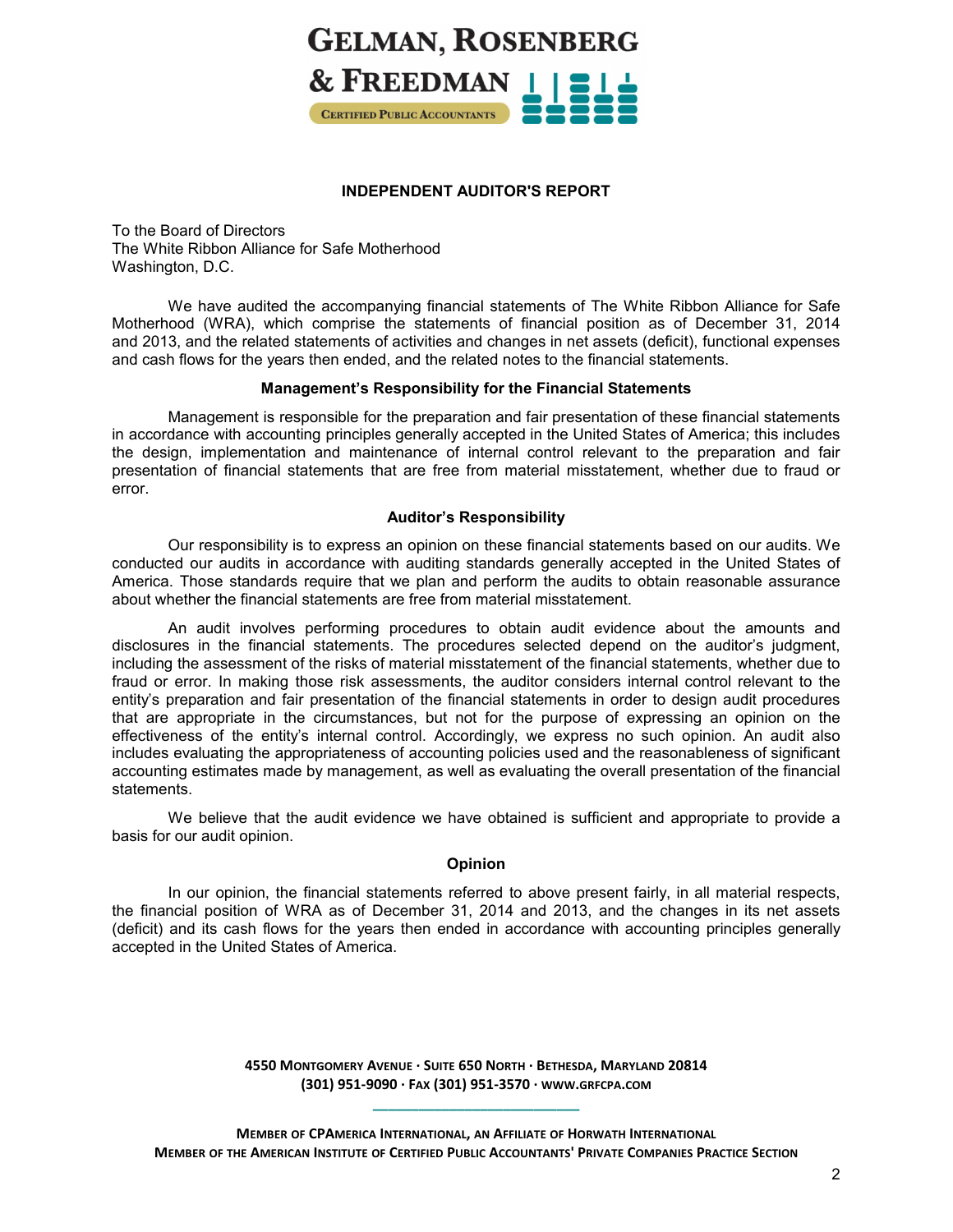#### **Emphasis of a Matter**

We draw attention to Note 10 of the financial statements, which indicates that WRA has experienced losses, and as of December 31, 2014, is in a cumulative unrestricted net deficit position. Our opinion is unmodified in respect of this matter.

Gelman Roseaberg & Freedman

June 16, 2015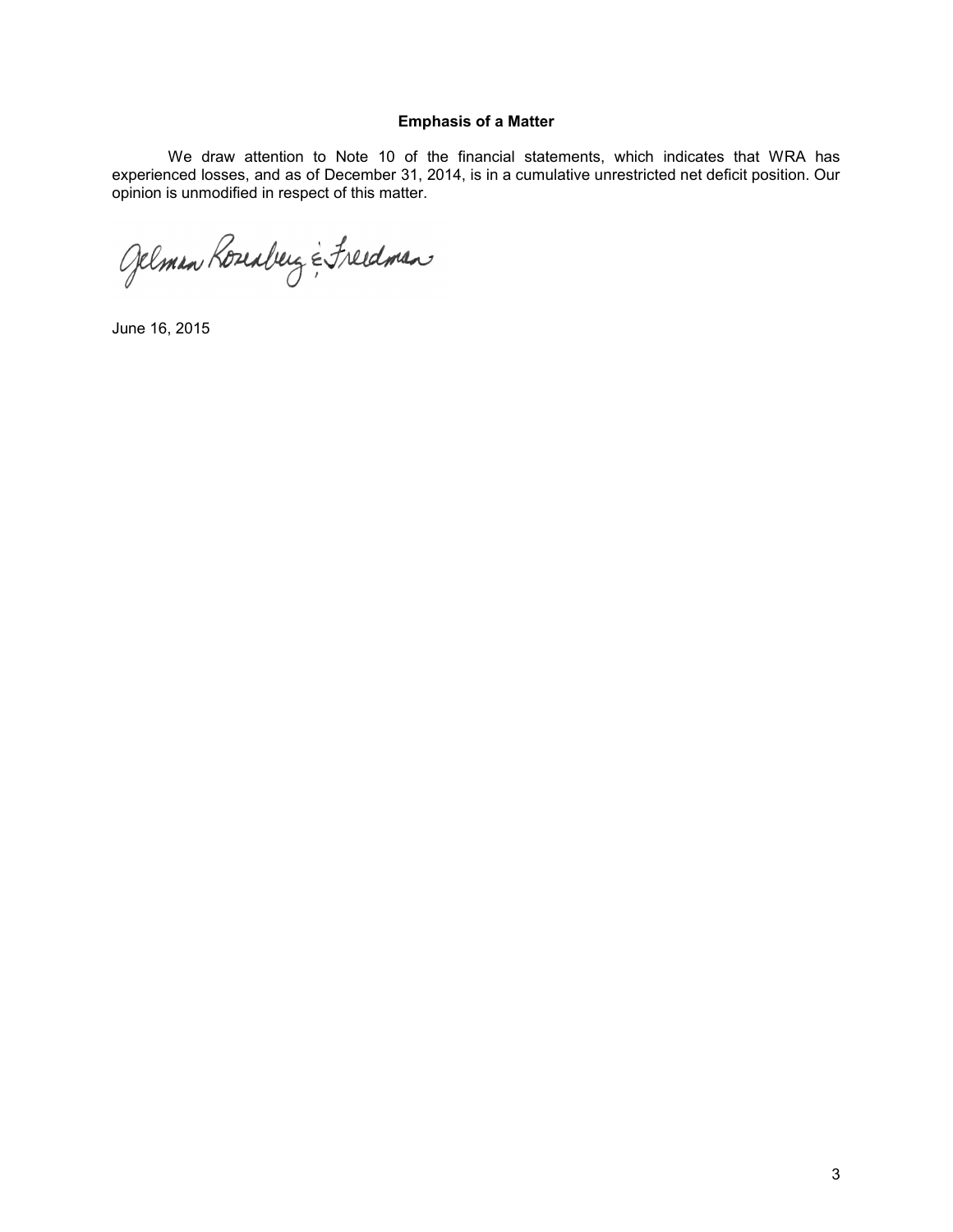# **STATEMENTS OF FINANCIAL POSITION AS OF DECEMBER 31, 2014 AND 2013**

# **ASSETS**

|                                                                       |    | 2014           |     | 2013        |
|-----------------------------------------------------------------------|----|----------------|-----|-------------|
| <b>CURRENT ASSETS</b>                                                 |    |                |     |             |
| Cash and cash equivalents<br>Grants and contracts receivable, current | \$ | 958,403 \$     |     | 1,210,365   |
| portion (Note 7)<br>Due from related entity (Note 9)                  |    | 110,484<br>425 |     | 1,618,154   |
| Other receivables                                                     |    | 4,149          |     | 2,804       |
| Program center advances                                               |    | 77,087         |     | 107,355     |
| <b>Travel advances</b>                                                |    | 955            |     | 5,572       |
| Prepaid expenses                                                      |    | 29,358         |     | 28,672      |
| Total current assets                                                  |    | 1,180,861      |     | 2,972,922   |
| NONCURRENT ASSETS                                                     |    |                |     |             |
| Grants and contracts receivable, net of current                       |    |                |     |             |
| portion (Note 7)                                                      |    |                |     | 77,482      |
| Security deposits (Note 4)                                            |    | 850            |     |             |
| Total noncurrent assets                                               |    | 850            |     | 77,482      |
| <b>TOTAL ASSETS</b>                                                   |    | \$1,181,711    |     | \$3,050,404 |
| <b>LIABILITIES AND NET ASSETS (DEFICIT)</b>                           |    |                |     |             |
| <b>CURRENT LIABILITIES</b>                                            |    |                |     |             |
| Line of credit (Note 6)                                               | \$ | 290,000        | \$  | 200,000     |
| Accounts payable and accrued liabilities                              |    | 48,829         |     | 39,357      |
| Accrued employee benefits                                             |    | 91,152         |     | 65,062      |
| Deferred contract revenue                                             |    | 8,602          |     | 170,961     |
| Due to related entity (Note 9)                                        |    | 711            |     |             |
| <b>Total current liabilities</b>                                      |    | 439,294        |     | 475,380     |
| <b>NET ASSETS (DEFICIT)</b>                                           |    |                |     |             |
| Unrestricted deficit (Note 10)                                        |    | (716, 896)     |     | (728, 626)  |
| Temporarily restricted (Note 2)                                       |    | 1,459,313      |     | 3,303,650   |
| Total net assets                                                      |    | 742,417        |     | 2,575,024   |
| TOTAL LIABILITIES AND NET ASSETS                                      | S. | 1,181,711      | \$_ | 3,050,404   |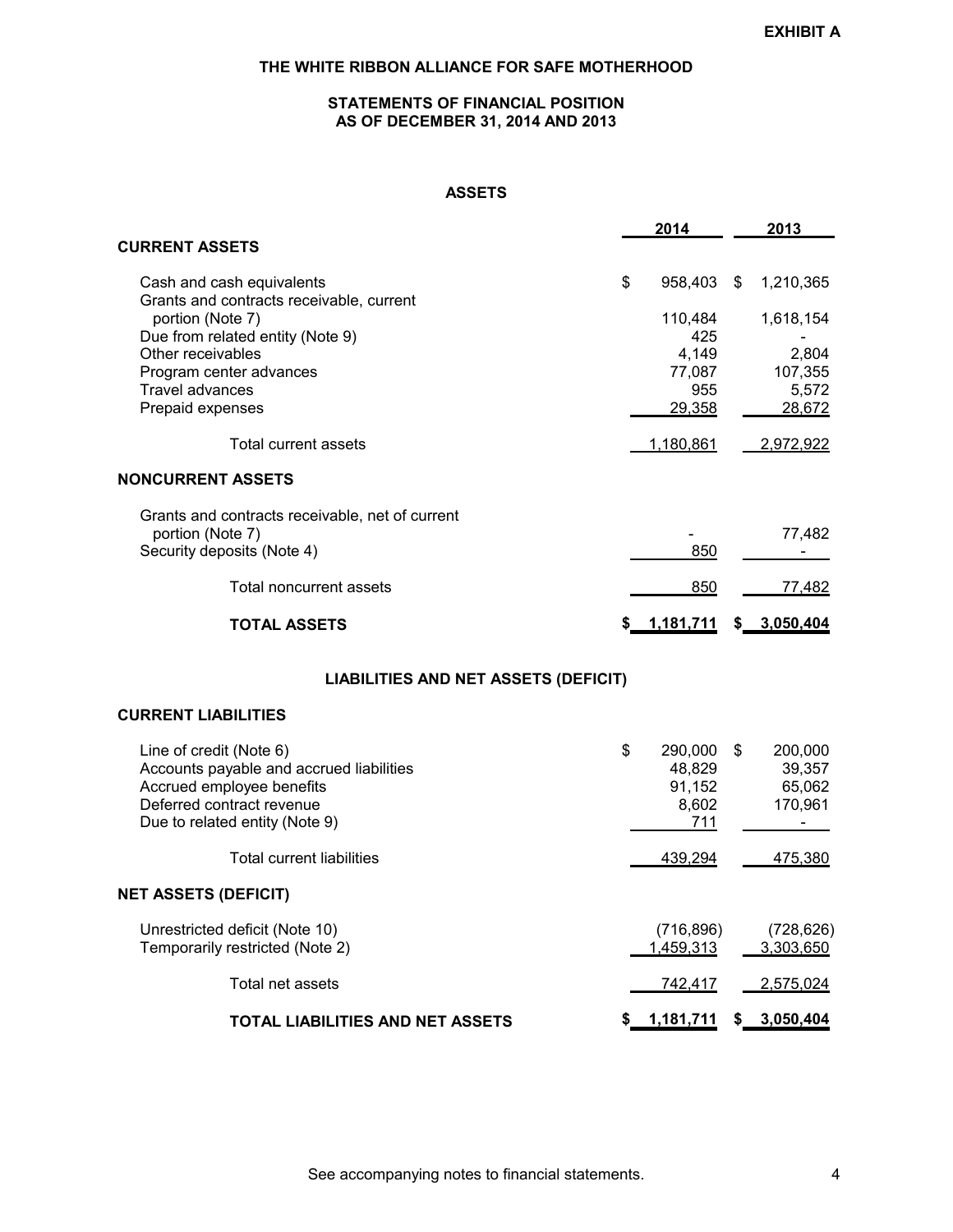# **STATEMENTS OF ACTIVITIES AND CHANGES IN NET ASSETS (DEFICIT) FOR THE YEARS DECEMBER 31, 2014 AND 2013**

|                                                                                                                                             | 2014 |                                               |     |                                         |    |                                                |
|---------------------------------------------------------------------------------------------------------------------------------------------|------|-----------------------------------------------|-----|-----------------------------------------|----|------------------------------------------------|
|                                                                                                                                             |      | <b>Unrestricted</b>                           |     | <b>Temporarily</b><br><b>Restricted</b> |    | <b>Total</b>                                   |
| <b>SUPPORT AND REVENUE</b>                                                                                                                  |      |                                               |     |                                         |    |                                                |
| U.S. Government grants (Note 5)<br>Other grants and contracts<br>Contributions<br>Interest income<br>In-kind contributions<br>Other revenue | \$   | 728,245<br>38,161<br>150,094<br>297<br>84,797 | \$  | 527,188                                 | \$ | 728,245<br>565,349<br>150,094<br>297<br>84,797 |
| Special events<br>Exchange rate loss<br>Net assets released from donor restrictions -                                                       |      | 16,106<br>(18,025)                            |     |                                         |    | 16,106<br>(18,025)                             |
| satisfaction of program restrictions (Note 3)                                                                                               |      | 2,371,525                                     |     | (2,371,525)                             |    |                                                |
| Total support and revenue                                                                                                                   |      | 3,371,200                                     |     | (1,844,337)                             |    | 1,526,863                                      |
| <b>EXPENSES</b>                                                                                                                             |      |                                               |     |                                         |    |                                                |
| <b>Maternal Health</b><br>Management and General<br>Fundraising                                                                             |      | 2,689,509<br>497,594<br>172,367               |     |                                         |    | 2,689,509<br>497,594<br>172,367                |
| <b>Total expenses</b>                                                                                                                       |      | 3,359,470                                     |     |                                         |    | 3,359,470                                      |
| Changes in net assets (deficit) (Note 10)                                                                                                   |      | 11,730                                        |     | (1,844,337)                             |    | (1,832,607)                                    |
| Net assets (deficit) at beginning of year                                                                                                   |      | (728, 626)                                    |     | 3,303,650                               |    | 2,575,024                                      |
| NET ASSETS (DEFICIT) AT END OF YEAR (Note 10)                                                                                               |      | (716, 896)                                    | SS. | 1,459,313                               |    | 742,417                                        |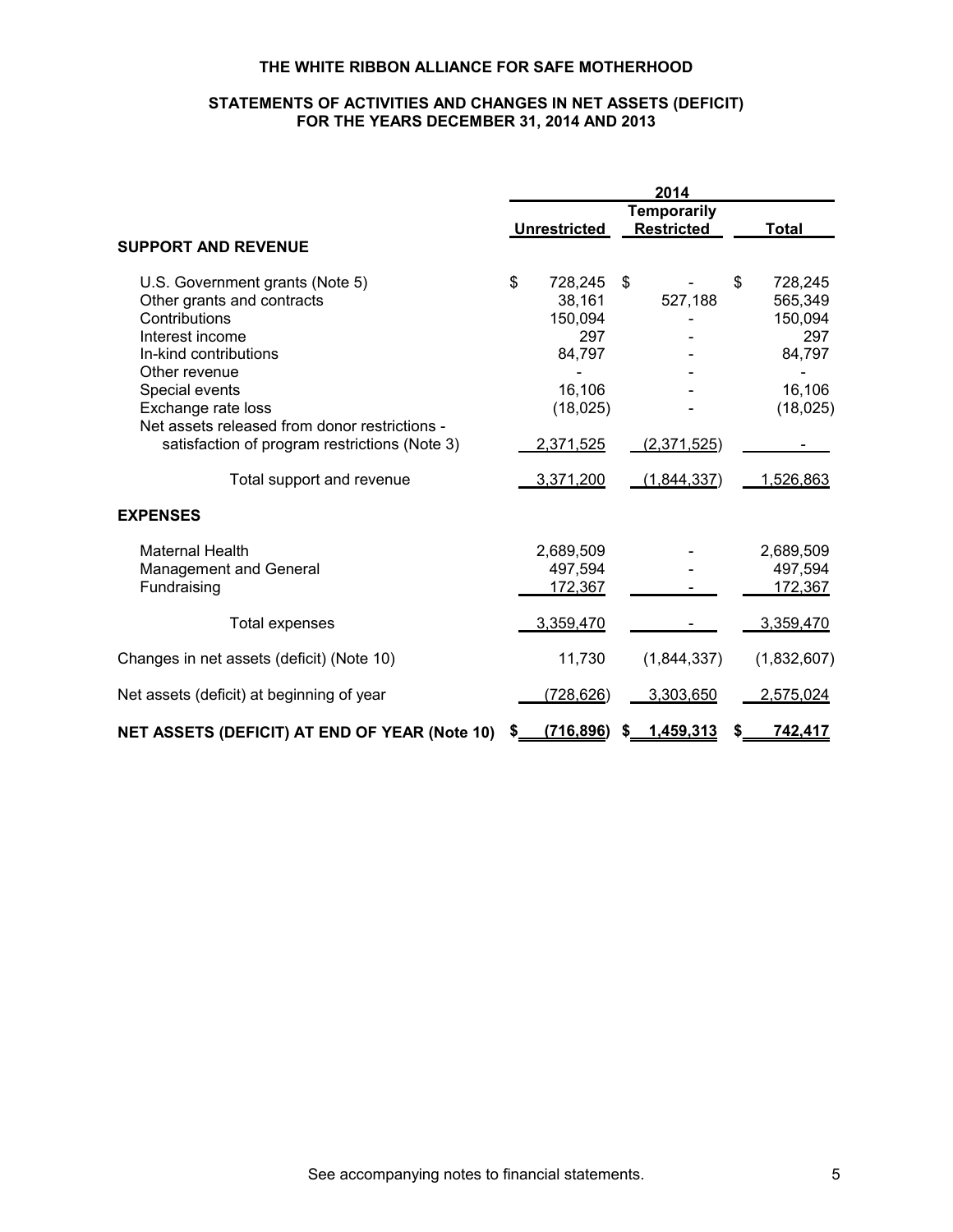| 2013 |                                                                                |    |                              |    |                                                                            |  |  |
|------|--------------------------------------------------------------------------------|----|------------------------------|----|----------------------------------------------------------------------------|--|--|
|      | <b>Temporarily</b><br><b>Unrestricted</b><br><b>Restricted</b><br><b>Total</b> |    |                              |    |                                                                            |  |  |
| \$   | 741,440<br>200,611<br>91,963<br>251<br>161,382<br>793<br>16,500<br>(1,787)     | \$ | 544,529                      | \$ | 741,440<br>745,140<br>91,963<br>251<br>161,382<br>793<br>16,500<br>(1,787) |  |  |
|      | <u>1,661,130</u><br>2,872,283                                                  |    | (1,661,130)<br>(1, 116, 601) |    | <u>1,755,682</u>                                                           |  |  |
|      | 2,041,309<br>764,496<br>377,427                                                |    |                              |    | 2,041,309<br>764,496<br>377,427                                            |  |  |
|      | <u>3,183,232</u>                                                               |    |                              |    | <u>3,183,232</u>                                                           |  |  |
|      | (310, 949)                                                                     |    | (1, 116, 601)                |    | (1,427,550)                                                                |  |  |
|      | (417, 677)                                                                     |    | <u>4,420,251</u>             |    | <u>4,002,574</u>                                                           |  |  |
| \$   | (728, 626)                                                                     | \$ | 3,303,650                    | \$ | 2,575,024                                                                  |  |  |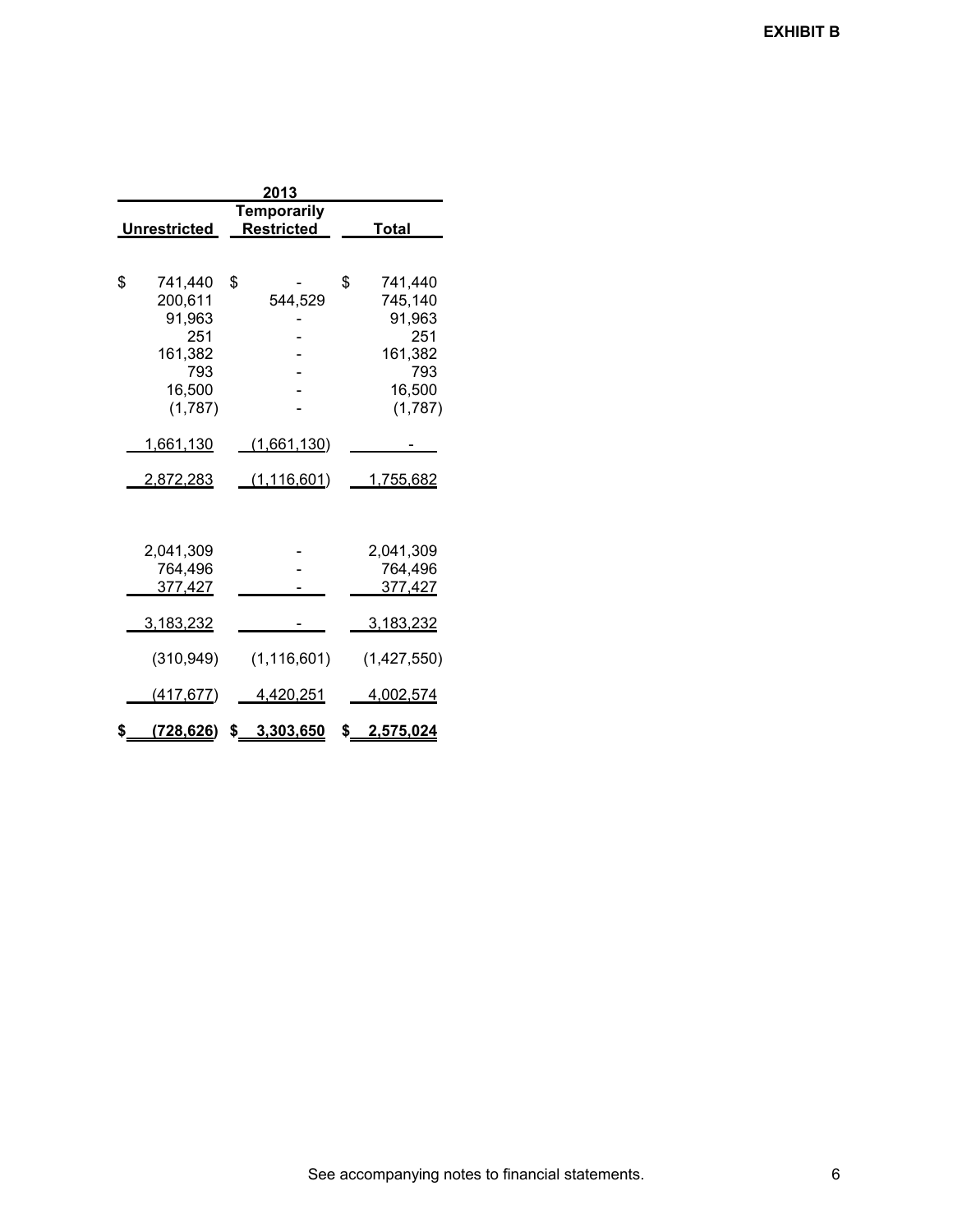# **STATEMENT OF FUNCTIONAL EXPENSES FOR THE YEAR ENDED DECEMBER 31, 2014**

|                                   | <b>Maternal</b><br><b>Health</b> |    | <b>Management</b><br>and General |    | <b>Fundraising</b> |    | <b>Total</b><br><b>Expenses</b> |
|-----------------------------------|----------------------------------|----|----------------------------------|----|--------------------|----|---------------------------------|
| <b>Salaries</b>                   | \$<br>849,358                    | \$ | 156,316                          | \$ | 86,415             | \$ | 1,092,089                       |
| Benefits (Note 8)                 | 467,058                          |    | 87,763                           |    | 43,909             |    | 598,730                         |
| Printing and production           | 1,850                            |    | 939                              |    | 1,300              |    | 4,089                           |
| Professional fees                 | 40,231                           |    | 70,838                           |    | 595                |    | 111,664                         |
| Occupancy (Note 4)                | 40,617                           |    | 49,657                           |    | 55                 |    | 90,329                          |
|                                   | 16,231                           |    | 3,779                            |    |                    |    | 20,010                          |
| Accounting and audit<br>Insurance |                                  |    | 11,925                           |    |                    |    | 11,925                          |
|                                   | 13,840                           |    | 6,229                            |    | 212                |    | 20,281                          |
| Telephone                         |                                  |    |                                  |    |                    |    |                                 |
| Travel and related expenses       | 228,244                          |    | 6,317                            |    | 10,991             |    | 245,552                         |
| Consulting fees                   | 93,702<br>4,034                  |    | 2,815<br>(141)                   |    | 13,138             |    | 109,655                         |
| Postage and delivery              |                                  |    |                                  |    | 1,036              |    | 4,929                           |
| Repairs and maintenance           | 86                               |    | 709                              |    |                    |    | 795                             |
| <b>Supplies</b>                   | 7,246                            |    | 4,136                            |    | 129                |    | 11,511                          |
| Subscriptions                     | 13,035                           |    | 2,034                            |    | 338                |    | 15,407                          |
| Meetings                          | 17,360                           |    | 250                              |    | 148                |    | 17,758                          |
| Advertising                       | 245                              |    | 155                              |    | 25                 |    | 425                             |
| Fundraising events                |                                  |    |                                  |    | 2,000              |    | 2,000                           |
| <b>Bank fees</b>                  | 192                              |    | 2,986                            |    | 811                |    | 3,989                           |
| Equipment rental and maintenance  |                                  |    | 1,202                            |    |                    |    | 1,202                           |
| Subgrants and subcontracts        | 896,180                          |    |                                  |    |                    |    | 896,180                         |
| Other                             |                                  |    | 16,153                           |    |                    |    | 16,153                          |
| In-kind professional fees         |                                  |    | 73,532                           |    | 11,265             |    | 84,797                          |
| <b>TOTAL</b>                      | 2,689,509                        | S  | 497,594                          | S  | 172,367            | S  | 3,359,470                       |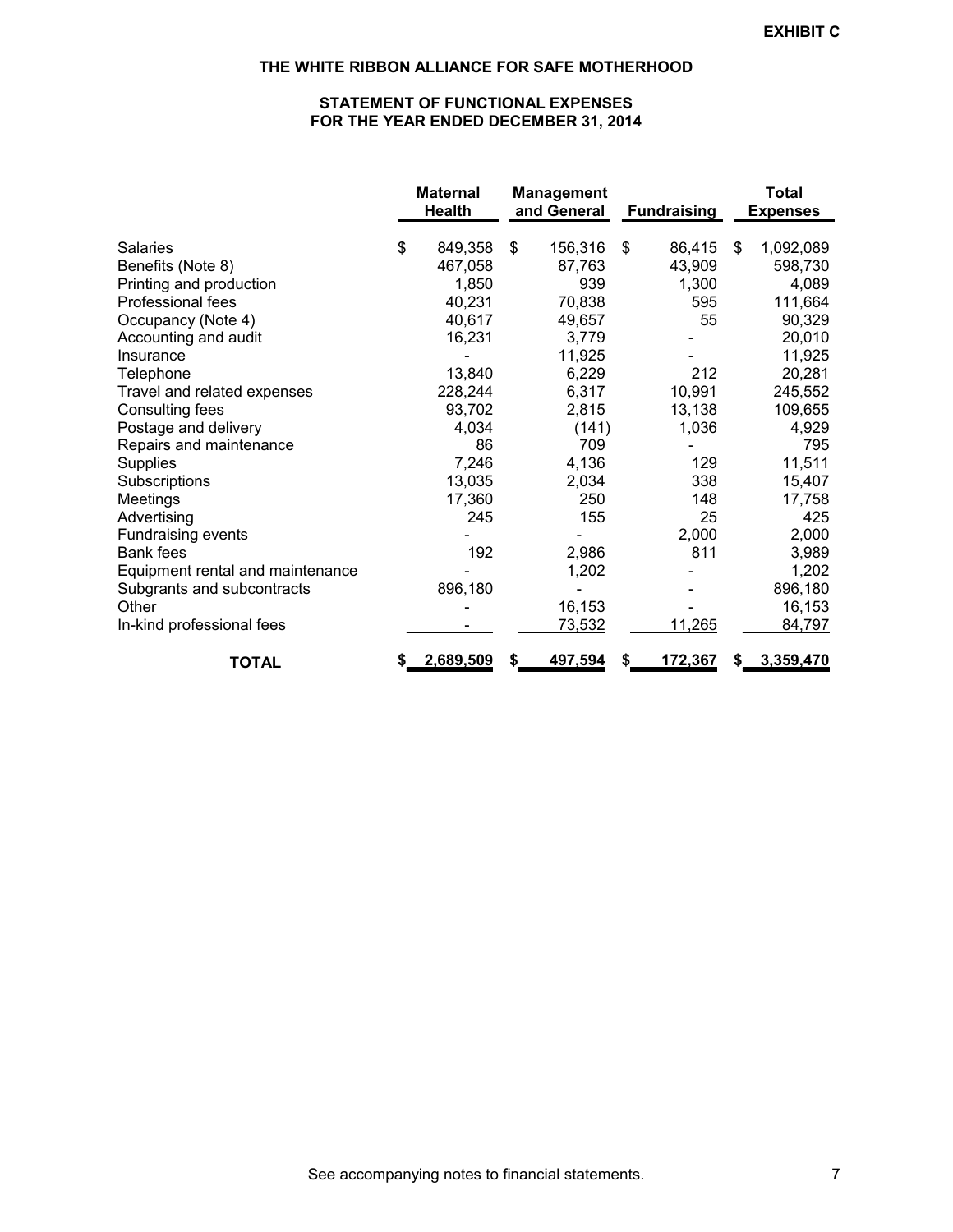# **STATEMENT OF FUNCTIONAL EXPENSES FOR THE YEAR ENDED DECEMBER 31, 2013**

|                                  | <b>Maternal</b><br><b>Health</b> | <b>Management</b><br>and General | <b>Fundraising</b> |    | <b>Total</b><br><b>Expenses</b> |
|----------------------------------|----------------------------------|----------------------------------|--------------------|----|---------------------------------|
| Salaries                         | \$<br>755,974                    | \$<br>284,311                    | \$<br>178,342      | \$ | 1,218,627                       |
| Benefits (Note 8)                | 354,302                          | 114,016                          | 84,581             |    | 552,899                         |
| Printing and production          | 3,747                            | 1,169                            | 450                |    | 5,366                           |
| Professional fees                | 28,067                           | 58,736                           | 2,051              |    | 88,854                          |
| Occupancy (Note 4)               | 55,437                           | 27,286                           | 13,226             |    | 95,949                          |
| Accounting and audit             | 21,361                           | 5,222                            |                    |    | 26,583                          |
| Insurance                        |                                  | 14,370                           |                    |    | 14,370                          |
| Telephone                        | 28,107                           | 7,727                            | 5,227              |    | 41,061                          |
| Travel and related expenses      | 159,993                          | 46,519                           | 22,160             |    | 228,672                         |
| Consulting fees                  | 101,686                          | 20,258                           | 50,230             |    | 172,174                         |
| Postage and delivery             | 737                              | 999                              | 681                |    | 2,417                           |
| Repairs and maintenance          |                                  | 350                              |                    |    | 350                             |
| <b>Supplies</b>                  | 21,356                           | 3,515                            | 32                 |    | 24,903                          |
| Subscriptions                    | 13,961                           | 1,765                            | 4,464              |    | 20,190                          |
| Meetings                         | 11,529                           | 9,980                            | 956                |    | 22,465                          |
| Advertising                      | 1,242                            |                                  |                    |    | 1,242                           |
| Fundraising events               |                                  |                                  | 7,887              |    | 7,887                           |
| <b>Bank fees</b>                 | 125                              | 4,050                            | 1,119              |    | 5,294                           |
| Equipment rental and maintenance | 5,783                            | (954)                            | 308                |    | 5,137                           |
| Subgrants and subcontracts       | 477,902                          |                                  |                    |    | 477,902                         |
| Other                            |                                  | 9,508                            |                    |    | 9,508                           |
| In-kind professional fees        |                                  | 155,669                          | 5,713              |    | 161,382                         |
| <b>TOTAL</b>                     | 2,041,309                        | 764,496                          | 377,427            | S  | 3,183,232                       |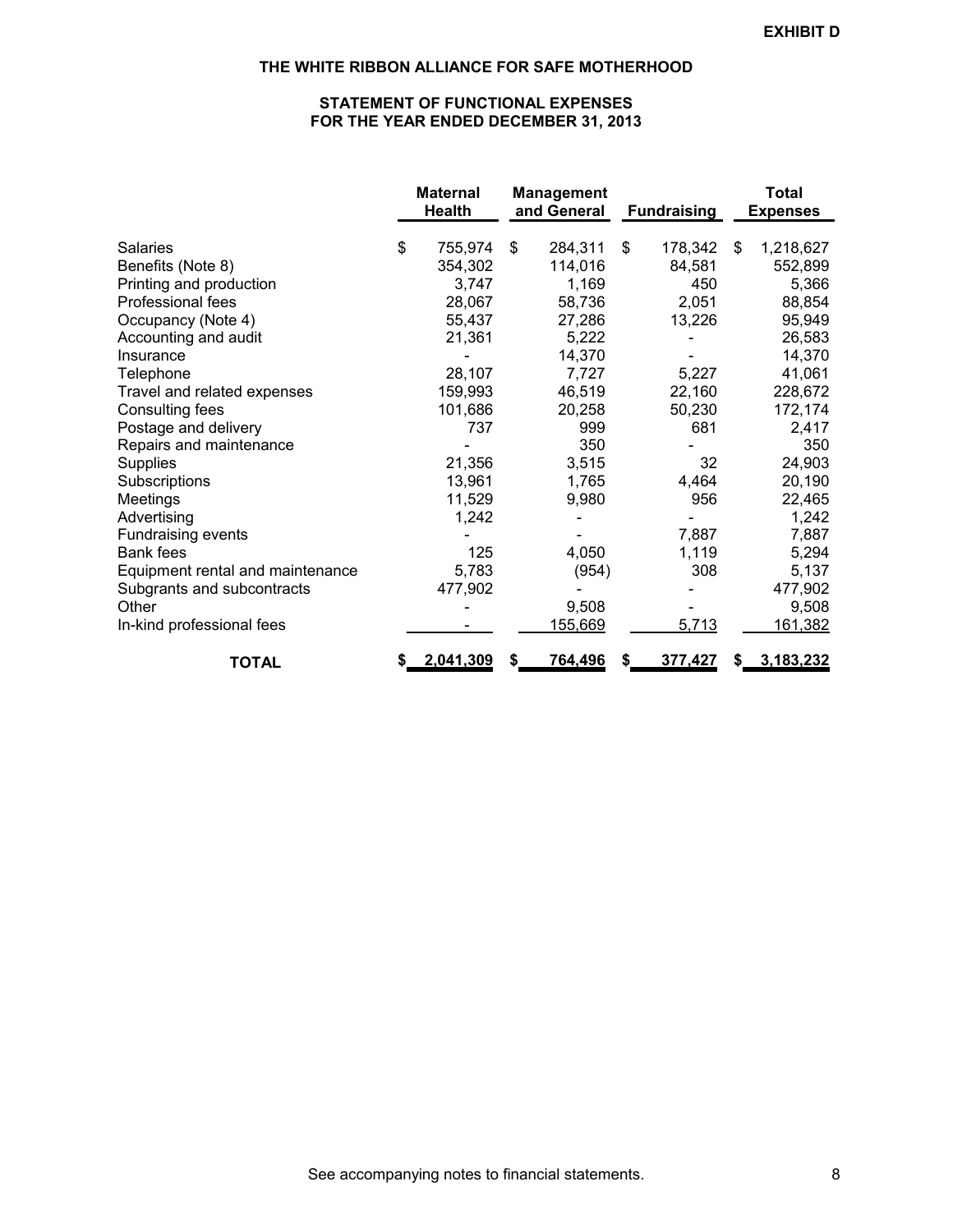# **STATEMENTS OF CASH FLOWS FOR THE YEARS DECEMBER 31, 2014 AND 2013**

|                                                                                                                                                                                                   | 2014                                                                | 2013                                               |
|---------------------------------------------------------------------------------------------------------------------------------------------------------------------------------------------------|---------------------------------------------------------------------|----------------------------------------------------|
| <b>CASH FLOWS FROM OPERATING ACTIVITIES</b>                                                                                                                                                       |                                                                     |                                                    |
| Change in net assets                                                                                                                                                                              | \$<br>$(1,832,607)$ \$ $(1,427,550)$                                |                                                    |
| Adjustments to reconcile changes in net assets to net cash<br>used by operating activities:                                                                                                       |                                                                     |                                                    |
| Change in present value discount on noncurrent<br>grants and contracts receivable                                                                                                                 | (2,518)                                                             | (44, 120)                                          |
| (Increase) decrease in:<br>Grants and contracts receivable<br>Due from related entity<br>Other receivables<br>Program center advances<br>Travel advances<br>Prepaid expenses<br>Security deposits | 1,587,670<br>(425)<br>(1, 345)<br>30,268<br>4,617<br>(686)<br>(850) | 1,364,974<br>(216)<br>(101, 497)<br>1,245<br>9,853 |
| Increase (decrease) in:<br>Accounts payable and accrued liabilities<br>Accrued employee benefits<br>Deferred contract revenue<br>Due to related entity                                            | 9,472<br>26,090<br>(162, 359)<br>711                                | (164, 625)<br>(12, 869)<br>170,961                 |
| Net cash used by operating activities                                                                                                                                                             | (341, 962)                                                          | (203, 844)                                         |
| <b>CASH FLOWS FROM FINANCING ACTIVITIES</b>                                                                                                                                                       |                                                                     |                                                    |
| Cash draws from line of credit<br>Repayments on line of credit                                                                                                                                    | 200,000<br>(110,000)                                                | 250,000<br>(50,000)                                |
| Net cash provided by financing activities                                                                                                                                                         | 90,000                                                              | 200,000                                            |
| Net decrease in cash and cash equivalents                                                                                                                                                         | (251, 962)                                                          | (3,844)                                            |
| Cash and cash equivalents at beginning of year                                                                                                                                                    | 1,210,365                                                           | 1,214,209                                          |
| <b>CASH AND CASH EQUIVALENTS AT END OF YEAR</b>                                                                                                                                                   | 958,403                                                             | \$ 1,210,365                                       |
| SUPPLEMENTAL INFORMATION:                                                                                                                                                                         |                                                                     |                                                    |
| <b>Interest Paid</b>                                                                                                                                                                              | \$<br>10.701                                                        | \$<br>4,803                                        |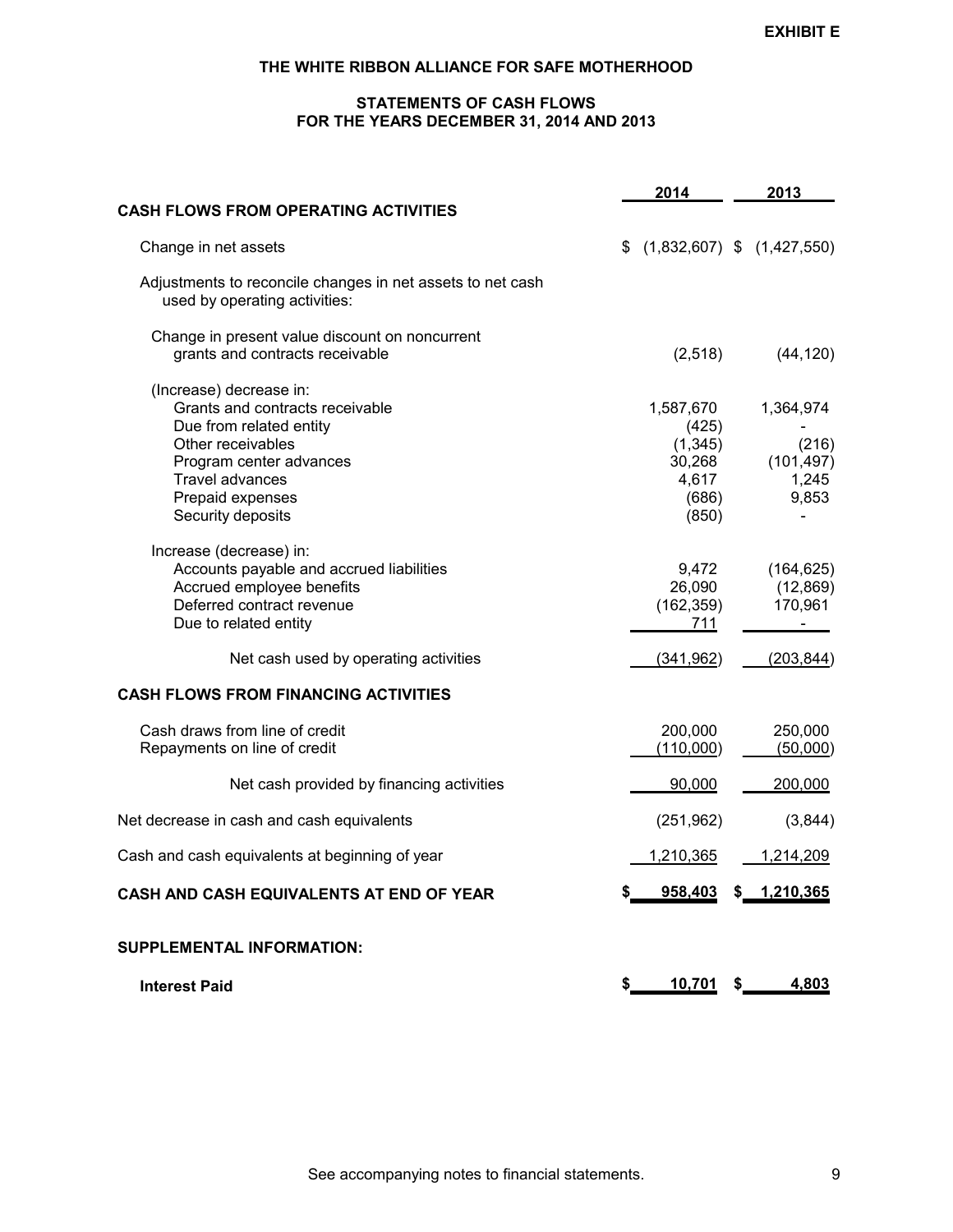#### **NOTES TO FINANCIAL STATEMENTS DECEMBER 31, 2014 AND 2013**

#### **1. SUMMARY OF SIGNIFICANT ACCOUNTING POLICIES AND GENERAL INFORMATION**

#### Organization -

The White Ribbon Alliance for Safe Motherhood (WRA) is a non-profit organization, incorporated in the District of Columbia during 2006. WRA is an international coalition of individuals and organizations, formed to promote increased public awareness of the need to make pregnancy and childbirth safe for all women and newborns in the developing, as well as, developed countries. WRA is a grassroots movement for safe motherhood that builds alliances, strengthens capacity, influences policies, harnesses resources and inspires action to save women's and newborn's lives worldwide.

Basis of presentation -

The accompanying financial statements are presented on the accrual basis of accounting, and in accordance with FASB ASC 958, *Not-for-Profit Entities*.

Cash and cash equivalents -

WRA considers all cash and other highly liquid investments with initial maturities of three months or less to be cash equivalents.

Bank deposit accounts are insured by the Federal Deposit Insurance Corporation (FDIC) up to a limit of \$250,000. At times during the year, WRA maintains cash balances in excess of the FDIC insurance limits. Management believes the risk in these situations to be minimal.

Income taxes -

WRA is exempt from Federal income taxes under Section 501(c)(3) of the Internal Revenue Code. Accordingly, no provision for income taxes has been made in the accompanying financial statements. WRA is not a private foundation.

Uncertain tax positions -

For the years ended December 31, 2014 and 2013, WRA has documented its consideration of FASB ASC 740-10, *Income Taxes*, that provides guidance for reporting uncertainty in income taxes and has determined that no material uncertain tax positions qualify for either recognition or disclosure in the financial statements. The Federal Form 990, *Return of Organization Exempt from Income Tax*, is subject to examination by the Internal Revenue Service, generally for three years after it is filed.

Net asset classification -

The net assets are reported in two self-balancing groups as follows:

- **Unrestricted net assets** include unrestricted revenue and contributions received without donor-imposed restrictions. These net assets are available for the operation of WRA and include both internally designated and undesignated resources.
- **Temporarily restricted net assets** include revenue and contributions subject to donorimposed stipulations that will be met by the actions of WRA and/or the passage of time. When a restriction expires, temporarily restricted net assets are reclassified to unrestricted net assets and reported in the Statements of Activities and Changes in Net Assets (Deficit) as net assets released from restrictions.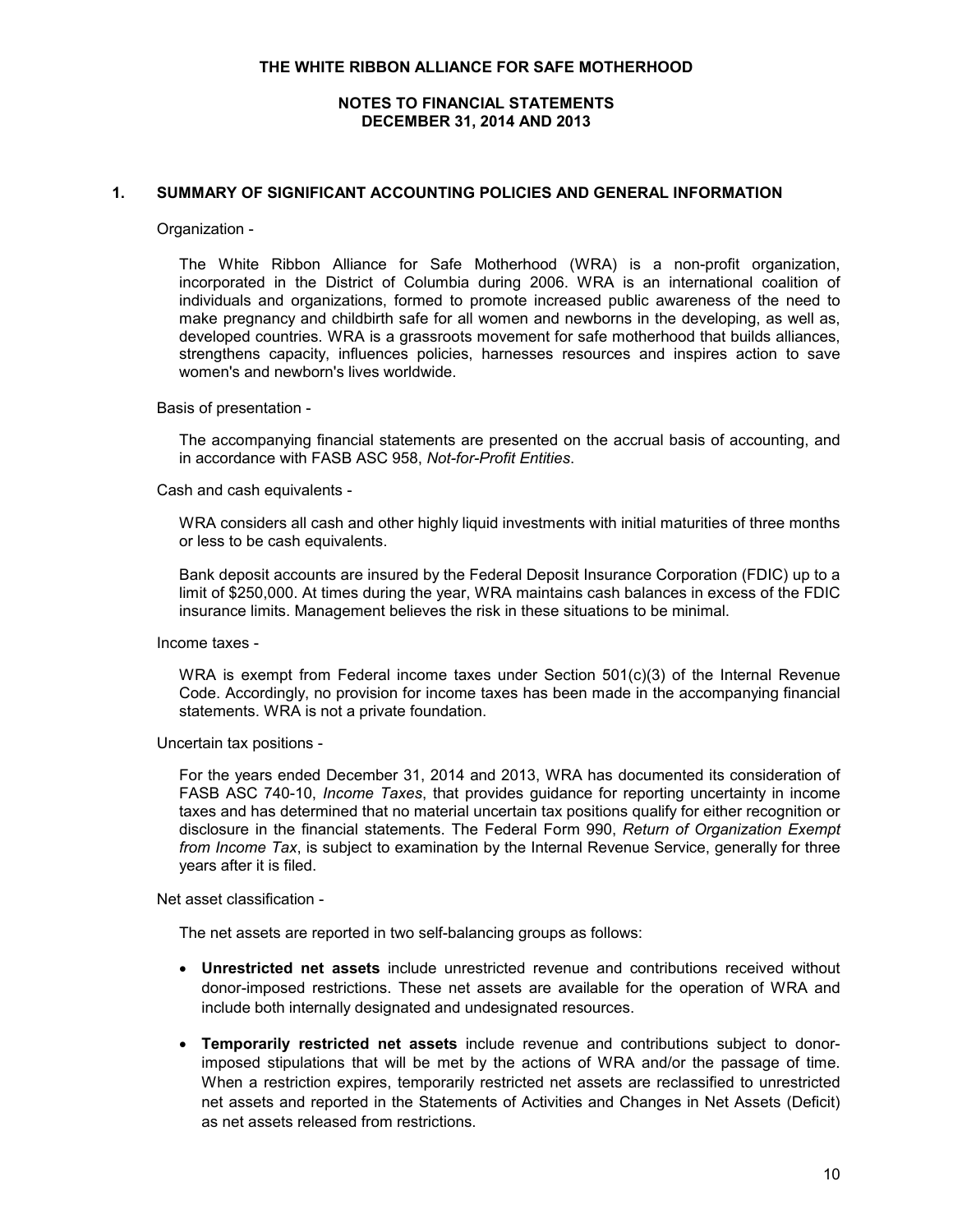#### **NOTES TO FINANCIAL STATEMENTS DECEMBER 31, 2014 AND 2013**

#### **1. SUMMARY OF SIGNIFICANT ACCOUNTING POLICIES AND GENERAL INFORMATION (Continued)**

Grants and contracts revenue -

Grants and subawards that are awarded to WRA from foundations, bilateral and international organizations, pass-through entities and other non-Federal organizations are accounted for as contributions or exchange transactions, depending on the nature of the award. WRA's policy is to treat donor-restricted grant awards/obligations as temporarily restricted support in the year notification is received from the donor. Grants are recognized as unrestricted support (released from restrictions) only to the extent of actual expenses incurred in compliance with the donorimposed restrictions (or satisfaction of time restrictions). Grants received in excess of expenses incurred are shown as temporarily restricted net assets in the accompanying financial statements.

Subcontracts that are awarded to WRA from prime recipients of U.S. Government agencies and pass-through entities are accounted for as exchange transactions, and accordingly, revenue is recognized when the qualifying expenditures are incurred. Any funds received in advance of incurring qualifying expenditures are recorded as deferred contract revenue.

Grants and contracts receivable -

Grants receivable that are expected to be collected in future years are recorded at their fair value, measured as the present value of their future cash flows. The discounts on these amounts are computed using risk-adjusted interest rates applicable to the years in which the promises are received. Amortization of the discounts is included in grants and contribution revenue.

Conditional promises to give are not included as support until the conditions are substantially met. Contracts and other accounts receivable are recorded at their net realizable value, which approximates fair value. All grants and contracts receivable are considered by management to be fully collectible. Accordingly, an allowance for doubtful accounts has not been established.

In-kind contributions -

In-kind contributions consist of donated advertising, facilities, materials, goods/supplies and other professional services. The services are reported at estimated fair value based on the number of donated hours and estimated rates of services rendered.

The value of in-kind contributions totaled \$84,797 and \$161,382 during the years ended December 31, 2014 and 2013, respectively, and have been allocated to Management and General in the accompanying Statements of Functional Expenses.

Use of estimates -

The preparation of financial statements in conformity with accounting principles generally accepted in the United States of America requires management to make estimates and assumptions that affect the reported amounts of assets and liabilities at the date of the financial statements and the reported amounts of revenue and expenses during the reporting period. Accordingly, actual results could differ from those estimates.

Functional allocation of expenses -

The costs of providing the various programs and other activities have been summarized on a functional basis in the Statements of Activities and Changes in Net Assets (Deficit). Accordingly, certain costs have been allocated among the programs and supporting services benefited.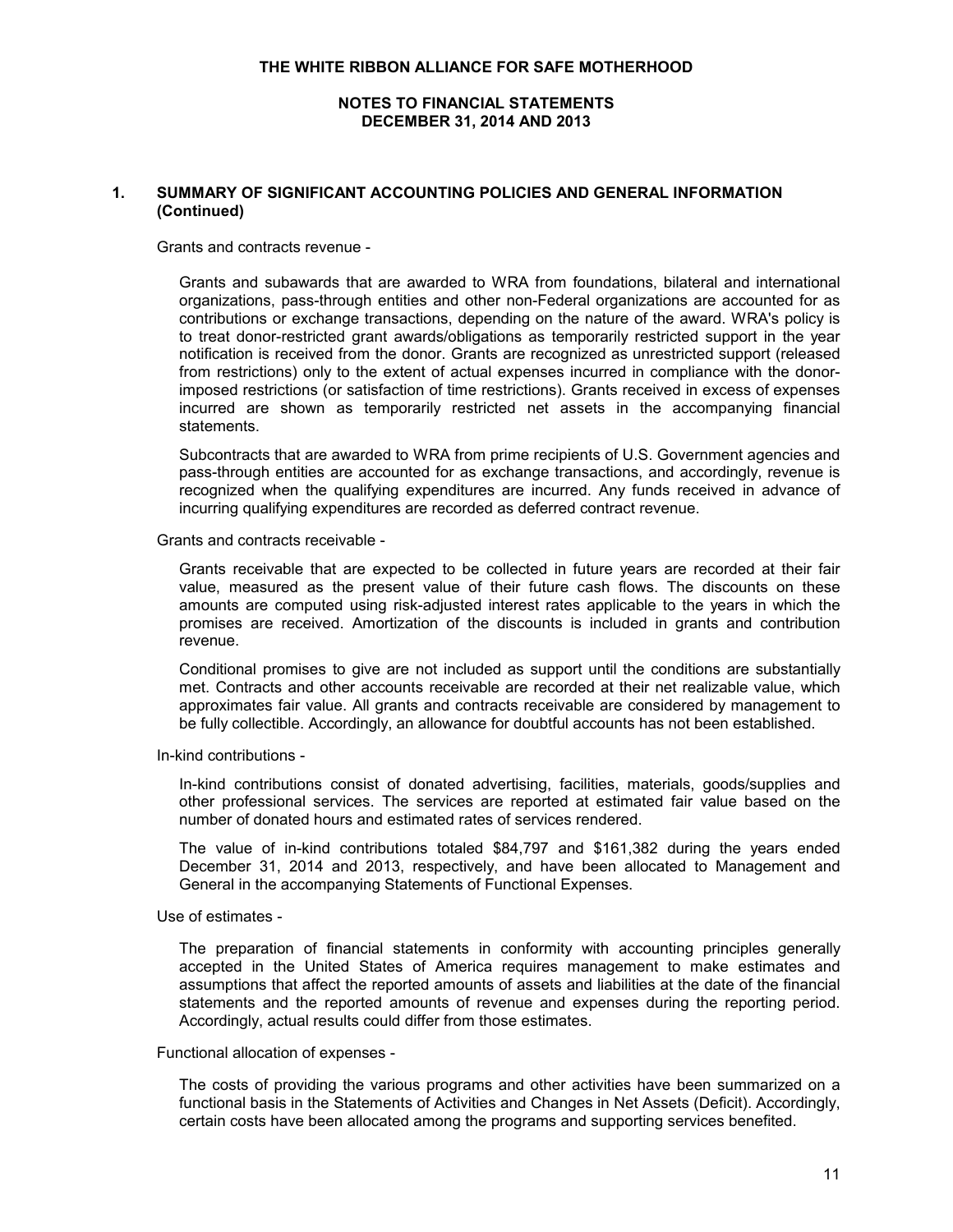#### **NOTES TO FINANCIAL STATEMENTS DECEMBER 31, 2014 AND 2013**

## **1. SUMMARY OF SIGNIFICANT ACCOUNTING POLICIES AND GENERAL INFORMATION (Continued)**

Reclassification -

Certain amounts in the prior year's financial statements have been reclassified to conform to the current year's presentation. These reclassifications had no effect on the previously reported changes in net assets.

#### **2. TEMPORARILY RESTRICTED NET ASSETS**

Temporarily restricted net assets consisted of the following at December 31, 2014 and 2013:

|                                                                                                      | 2014 |             |   | 2013        |  |
|------------------------------------------------------------------------------------------------------|------|-------------|---|-------------|--|
| Catapult - Educating for a Better Maternal Health in                                                 | S    |             | S | 6,000       |  |
| Tanzania<br>Catapult - Every Woman Cared for in Pregnancy                                            |      | 14,600      |   |             |  |
| Catapult - Give Her a Camera and She Can Tell the World                                              |      |             |   | 12,699      |  |
| Catapult - Keep Somali Moms Healthy in Sweden                                                        |      | 9,242       |   |             |  |
| IPPF - 2013 Core Support                                                                             |      |             |   | 48,444      |  |
| <b>MacArthur Foundation - Social Media</b><br>The Bill and Melinda Gates Foundation - Advocating for |      | 130,432     |   | 197,482     |  |
| Improved Delivery of MNH                                                                             |      | 1,305,039   |   | 3,039,025   |  |
| TOTAL TEMPORARILY RESTRICTED NET ASSETS                                                              |      | \$1,459,313 |   | \$3,303,650 |  |

#### **3. NET ASSETS RELEASED FROM RESTRICTIONS**

The following temporarily restricted net assets were released from donor restrictions by incurring expenses, which satisfied the restricted purposes specified by the donors:

|                                                                  | 2014        | 2013               |
|------------------------------------------------------------------|-------------|--------------------|
| <b>Bertarelli Foundation</b>                                     | \$          | \$<br>20,473       |
| Catapult - Educating for a Better Maternal Health in<br>Tanzania | 6,000       | 1.711              |
| Catapult - Give Her a Camera and She Can Tell the World          | 12.699      |                    |
| Catapult - Keep Somali Moms Healthy in Sweden                    | 828         |                    |
| IPPF - 2013 Core Support                                         | 48.444      | 201,556            |
| <b>IPPF - 2014</b>                                               | 500,000     |                    |
| MacArthur Foundation - Social Media                              | 69.568      | 112,501            |
| Merck - Capacity Building                                        |             | 30,000             |
| The Bill and Melinda Gates Foundation - Advocating for           |             |                    |
| Improved Delivery of MNH                                         | 1.733.986   | 1.294.889          |
| <b>NET ASSETS RELEASED FROM RESTRICTIONS</b>                     | \$2,371,525 | <u>\$1,661,130</u> |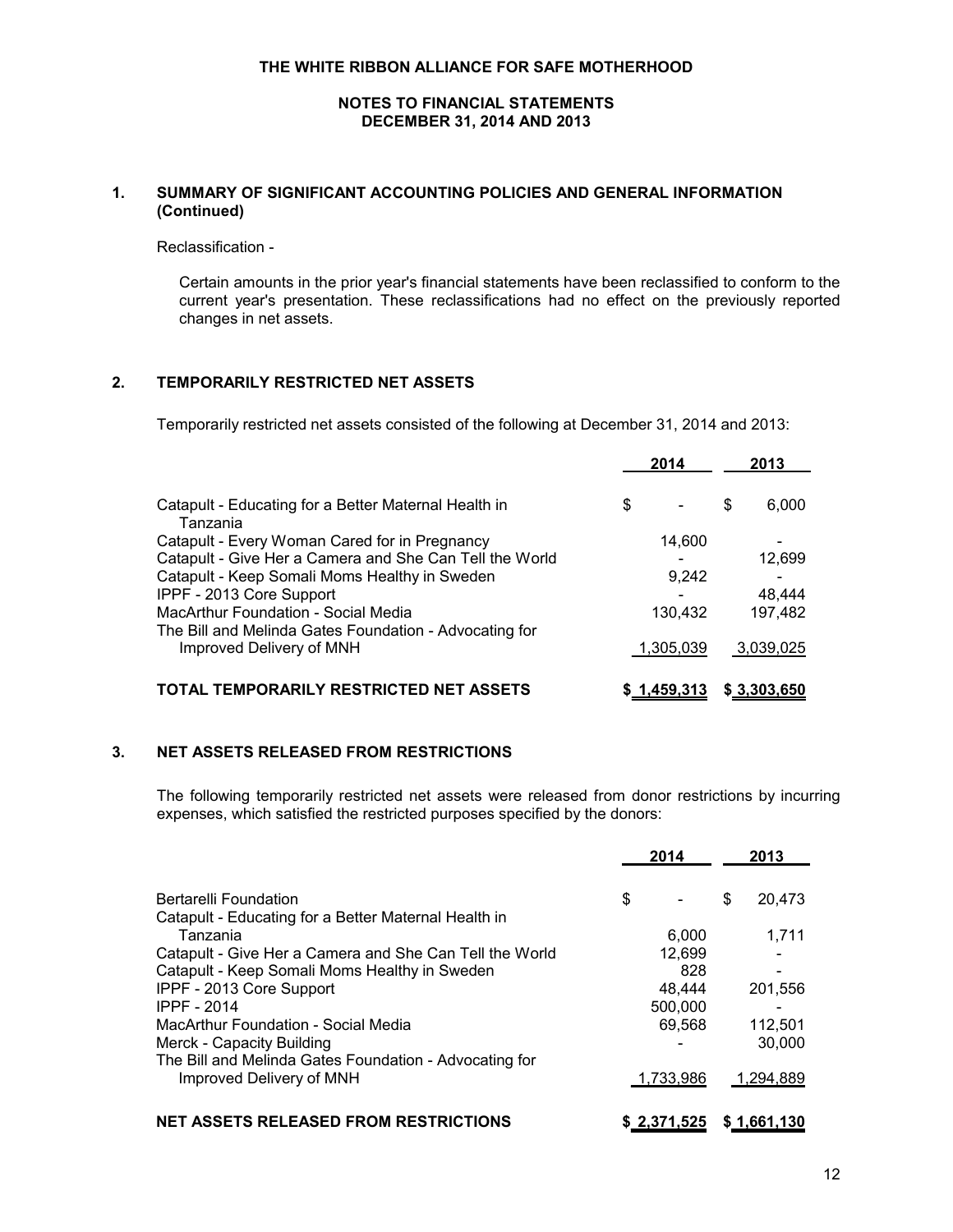#### **NOTES TO FINANCIAL STATEMENTS DECEMBER 31, 2014 AND 2013**

#### **4. LEASE COMMITMENT**

Through August 31, 2014, WRA subleased office rental space in Washington, D.C. on a month-tomonth basis. Beginning September 1, 2014, WRA entered into a new 36-month office sublease agreement in Washington, D.C. Rental payments under the new lease are \$7,200 and are subject to an annual escalation. The lease also required a security deposit of \$850.

Future minimum lease payments required under the lease are as follows:

#### **Year Ended December 31,**

| 2016<br>2017 | 92,232<br>63,504 |
|--------------|------------------|
|              | 243,576          |

Rent expense for the years ended December 31, 2014 and 2013 totaled \$81,333 and \$78,456, respectively, and is included in "Occupancy" in the accompanying Statements of Functional Expenses.

#### **5. CONTINGENCIES**

#### U.S. Government assistance -

WRA is the recipient of Federal awards through certain entities funded by the U.S. Government; such awards are subject to audit under the provisions of OMB Circular A-133. The ultimate determination of amounts received under these awards is based upon the allowance of costs reported to and accepted by the United States Government as a result of the audits. Audits in accordance with the provisions of OMB Circular A-133 have been completed for all required fiscal years through 2014. Until such audits have been accepted by the United States Government, there exists a contingency to refund any amount received in excess of allowable costs. Management is of the opinion that no material liability will result from such audits.

## **6. LINE OF CREDIT**

WRA maintains a \$500,000 line of credit with a local financial institution. The line of credit is secured by WRA's cash and receivables, and bears interest on outstanding borrowings equal to the Federal prime rate plus 1.00% (4.25% at December 31, 2014 and 2013). As of December 31, 2014 and 2013, the total outstanding balance on the line of credit aggregated \$290,000 and \$200,000, respectively.

## **7. GRANTS AND CONTRACTS RECEIVABLE**

WRA receives contributions from foundations and international organizations for multi-year program support. As of December 31, 2014 and 2013, WRA had uncollected commitments from such organizations aggregating \$110,484 and \$1,698,154, respectively.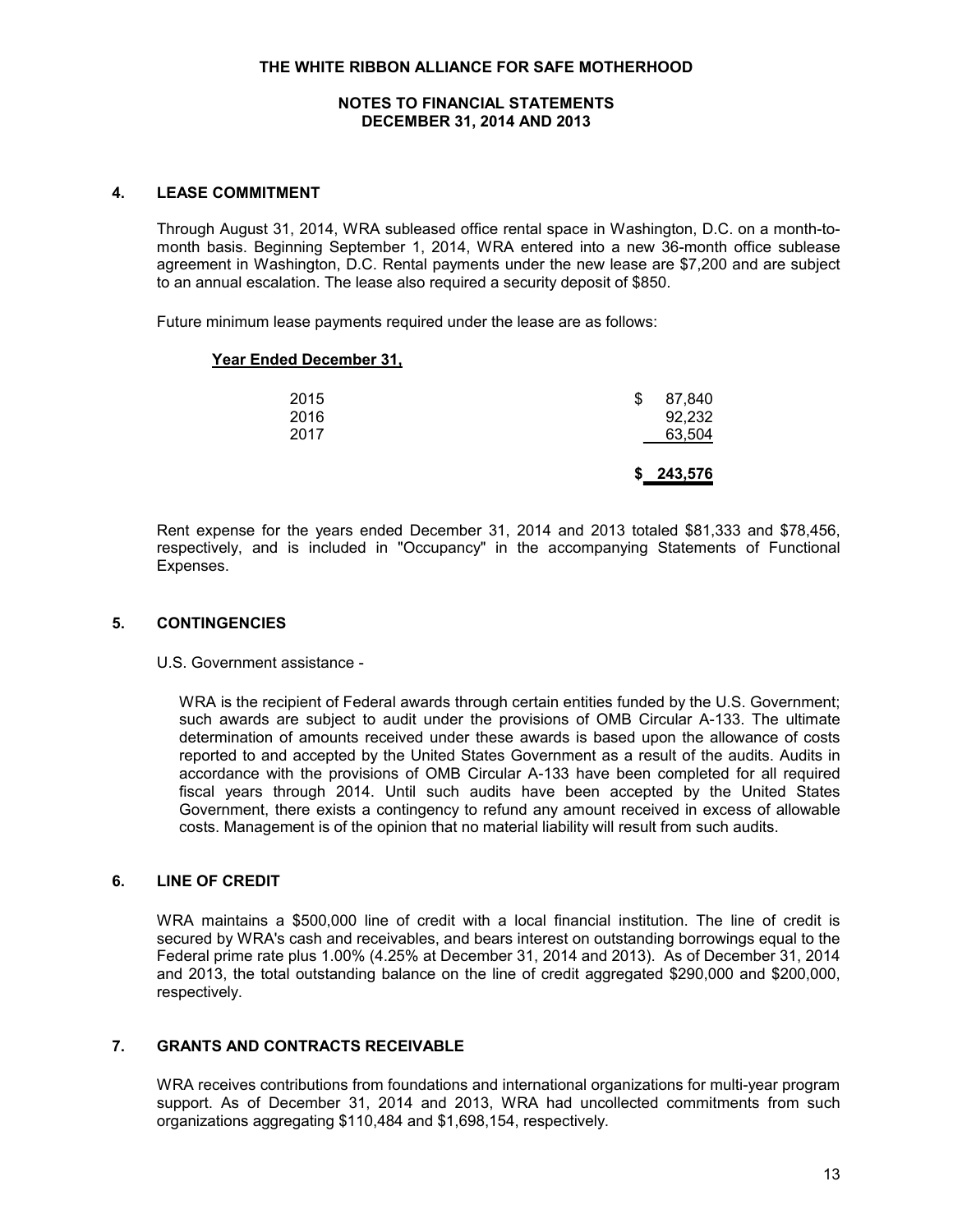#### **NOTES TO FINANCIAL STATEMENTS DECEMBER 31, 2014 AND 2013**

#### **7. GRANTS AND CONTRACTS RECEIVABLE (Continued)**

The following is a schedule of expected payments to be received in future years, as of December 31, 2014 and 2013:

|                                               | 2014    | 2013                          |
|-----------------------------------------------|---------|-------------------------------|
| Less than one year<br>One to five years       |         | 110,484 \$1,618,154<br>80,000 |
| Total<br>Less: Present value discount (3.25%) | 110.484 | 1,698,154<br>(2,518)          |
| <b>GRANTS RECEIVABLE, NET</b>                 | 110,484 | \$1,695,636                   |

## **8. RETIREMENT PLANS**

Effective January 1, 2012, WRA adopted a 401(k) profit sharing retirement plan covering its U.S. employees 18 years of age and older (employees are eligible immediately upon hire). WRA makes non-elective safe harbor contributions of three percent of eligible compensation. Contributions to the plan during the years ended December 31, 2014 and 2013 totaled \$29,699 and \$30,027, respectively, and are included in "Benefits" in the accompanying Statements of Functional Expenses.

Effective January 1, 2012, WRA provides retirement benefits to its U.K. staff through a defined contribution plan covering its local employees. WRA contributes 3% of gross wages. Contributions to the plan during the years ended December 31, 2014 and 2013 totaled \$10,492 and \$11,768, respectively, and are included in Benefits in the accompanying Statements of Functional Expenses.

#### **9. OPERATING AGREEMENT WITH WRA UK CHARITY**

In February 2014, WRA formalized an operating agreement with White Ribbon Alliance, UK Charity (UKC). The agreement states that WRA will be subcontracted to act on behalf of UKC in relation to the conduct of certain UKC financial, compliance and administrative operations, including but not limited to the provision of materials for reporting to UKC board of trustees and administrative support required pursuant to the annual UKC financial audit or reviews conducted by an independent auditor as required by UKC governing bodies. In addition, WRA will provide administrative and logistical support in relation to the proposal solicitation and fundraising efforts. The agreement shall continue until terminated by either party giving no less than six months notice in writing to the other party.

## **10. EMPHASIS OF A MATTER**

As of December 31, 2014, WRA maintained an unrestricted net deficit position of \$(716,896). WRA has developed a new collaborative partnership with the International Planned Parenthood Federation (IPPF) and has restructured the terms and composition of the Board of Directors and the Global Secretariat staff to better support resource mobilization and financial planning. Based on the 2015 budget presented by management, the financial statements have been prepared assuming that WRA will continue as a going concern.